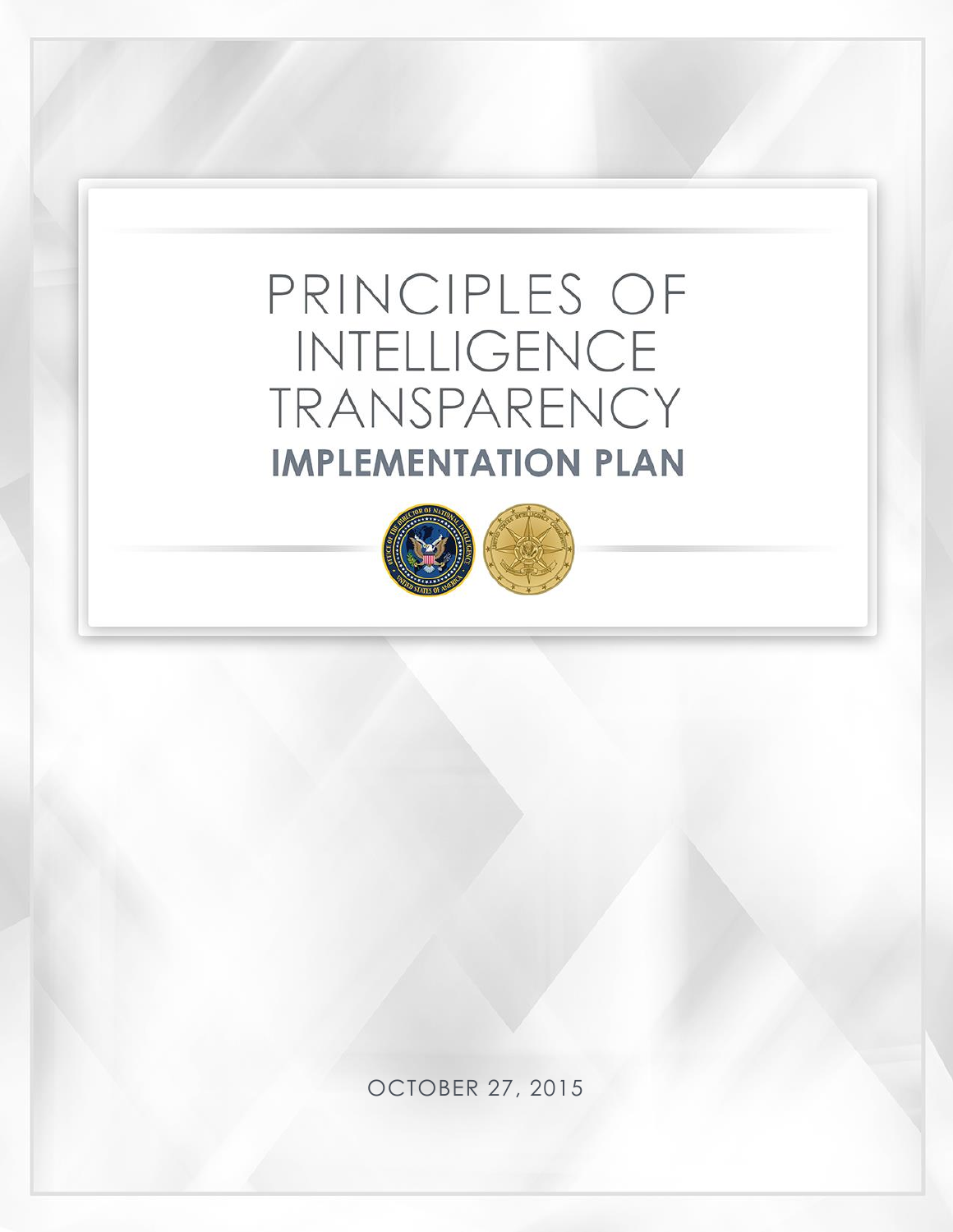## The Implementation Plan for the Principles of Intelligence Transparency

## The Principles of Intelligence Transparency

In February 2015, the Director of National Intelligence (DNI) published the Principles of Intelligence Transparency for the Intelligence Community (Principles). These Principles are intended to facilitate Intelligence Community (IC) decisions on making information publicly available in a manner that enhances public understanding of intelligence activities, while continuing to protect information when disclosure would harm national security. There are four Principles:

- 1) Provide appropriate transparency to enhance public understanding of the IC
- 2) Be proactive and clear in making information publicly available
- 3) Protect information about intelligence sources, methods, and activities
- 4) Align IC roles, resources, processes, and policies to support transparency implementation

To be transparent, as provided by the Principles, the IC must institutionalize a strategic, coordinated, and proactive approach to inform and enhance the public's understanding of the IC, its activities, and its governance framework. Transparency includes not only sharing information about the rules that apply to the IC and its compliance under those rules, but also sharing information about what the IC actually does in pursuit of its national security mission.

To be effective, this strategic approach to transparency must account for the new and changing ways in which information is communicated. While it is critical for the IC to continue to respond to Freedom of Information Act (FOIA) requests and to execute other disclosure responsibilities as expeditiously as possible, the IC must also make information available through other channels that the public uses. Therefore, the IC should communicate with the public through social and traditional media, direct engagement with external stakeholders, and participation in academic and other conferences and deploy a broader range of communicators.

Transparency efforts must first be guided by the vital responsibility the IC has to protect intelligence sources, methods, and activities from unauthorized disclosure. In light of rapidly evolving and complex threats to the nation's security, the need for timely and reliable intelligence has never been greater. The IC can only be effective at protecting against those threats if intelligence sources, methods, and activities remain unknown to our adversaries. Because informing the public inevitably includes the unintended consequence of informing the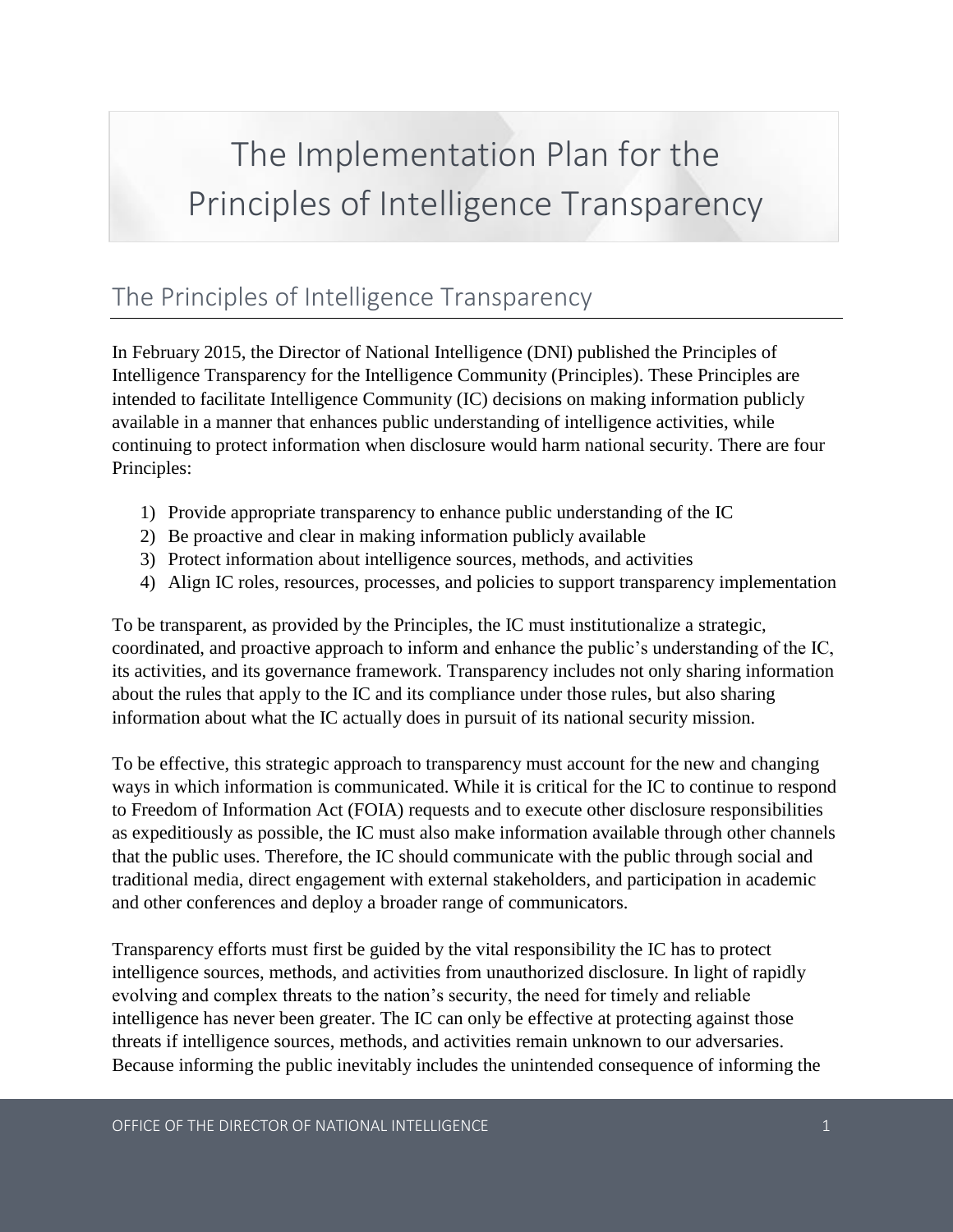nation's adversaries as well, the IC must find a way to enhance transparency while continuing to preserve the nation's secrets.

Finally, in an era of increasing demands and declining budgets, the IC must devote the necessary resources to enhance transparency while also executing its vital national security duties. This requires clarity and well-defined roles and responsibilities among the offices of general counsel, civil liberties and privacy, public affairs, information management, and others that are responsible for information classification, declassification, release, and publication decisions.

## Background: The Transparency Imperative

On his first day in office, President Obama signed a Memorandum on Transparency and Open Government, and in October 2009, the White House issued an unprecedented Open Government Directive requiring federal agencies to take specific steps to achieve key milestones in transparency, participation, and collaboration. Like the rest of government, transparency is an imperative for the IC.

This imperative has since been underscored by President Obama, who stated in his national security speech on January 17, 2014, "for our intelligence community to be effective over the long haul, we must maintain the trust of the American people, and people around the world…we will reform programs and procedures in place to provide greater transparency." And in June 2014, the DNI instructed the ODNI's Civil Liberties Protection Officer to coordinate the development of a new strategic approach to intelligence transparency as part of the imperative and to earn and retain public trust. The significance of increased transparency was also reflected in the 2014 National Intelligence Strategy, which called upon the IC to "continue to implement approaches to provide appropriate transparency."

In recent years, the IC has made major strides toward enhancing transparency. For example:

- The ODNI established *IC on the Record* as a repository for declassified documents, official statements, speeches, and testimony. *IC on the Record* has published over 5,000 pages of officially released documents.
- The ODNI, in coordination with IC elements, published a detailed report describing the measures taken to implement intelligence reforms in the year since the President's January 2014 speech. The report included links to IC elements' policies specifying how they will safeguard personal information collected via signals intelligence activities, regardless of nationality, consistent with section 4 of Presidential Policy Directive (PPD) 28 Signals Intelligence Activities.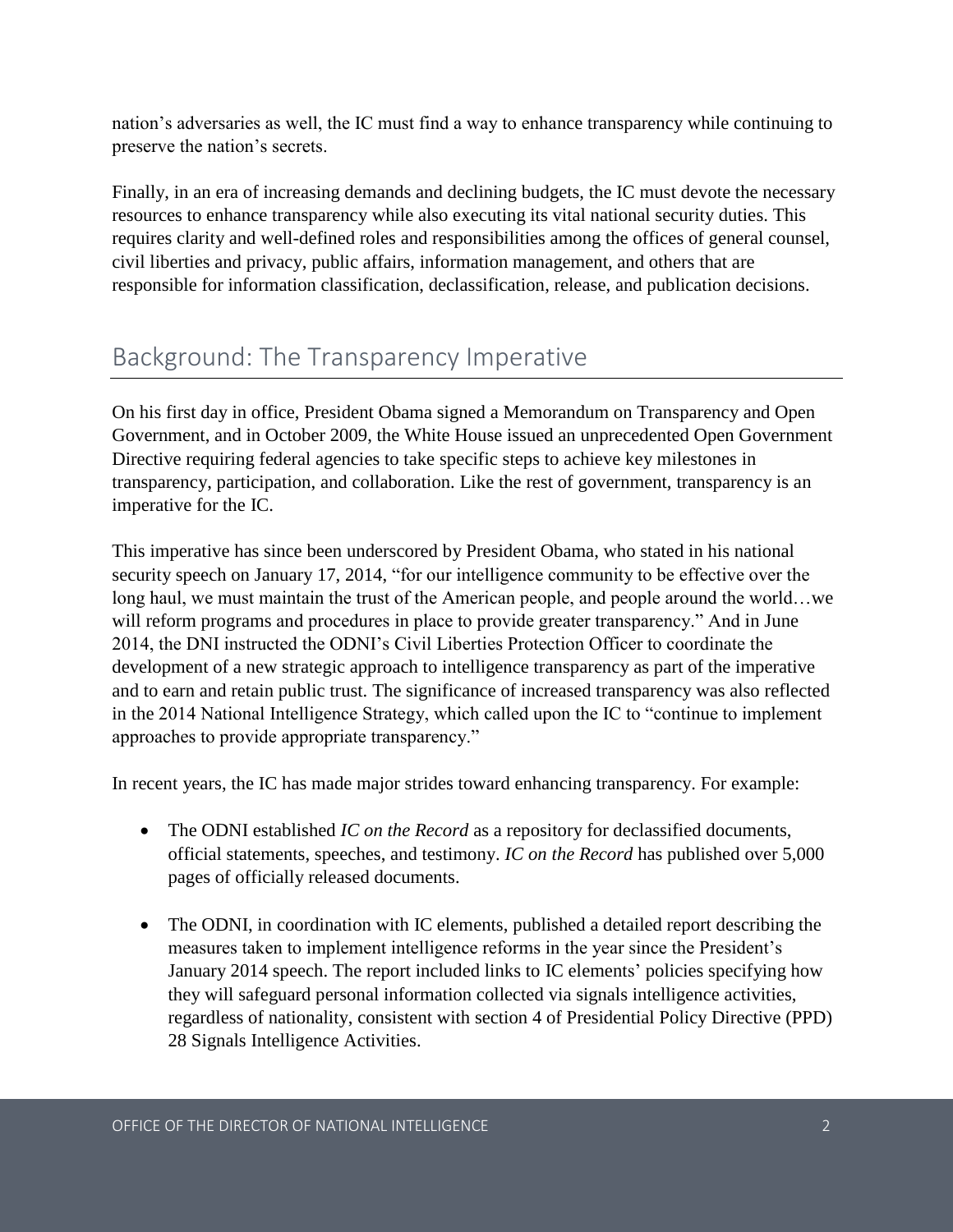- The IC facilitated oversight by the Privacy and Civil Liberties Oversight Board by conducting intensive classification and declassification reviews of sensitive information to support the Board in publishing comprehensive descriptions of intelligence activities under the Foreign Intelligence Surveillance Act (FISA).
- The IC prepared and published two annual statistical transparency reports that presented data on the use of key surveillance authorities. In addition, the IC reached agreement with providers so that they can publish statistics on the national security orders they receive.
- The IC publicly supported the passage of the USA FREEDOM Act, which includes additional transparency requirements that the IC will be implementing over the coming year.
- IC officials participated in a wide range of public engagements, including speeches, media interviews, panel discussions, and meetings with civil society and other external stakeholders.
- IC offices carefully reviewed and responded to large numbers of FOIA requests and conducted Pre-Publication Reviews of official information, resulting in the authorized release of substantial volumes of information.

Although these efforts represent an unprecedented increase in intelligence transparency, the IC recognizes that more work remains to be done in order to fully institutionalize the Principles. Moreover, the IC's transparency efforts have contended with multiple challenges, including:

- A dramatic increase in external requests for information and documents, which has strained resources.
- New and persistent public narratives about intelligence activities based on unauthorized disclosures that often lack context and reflect an incomplete or erroneous understanding of the IC and its governance framework.
- Many of the documents that the IC releases to the public are highly technical and lack the context necessary for clarity and broader public understanding.

Thus, while large volumes of information have been officially released, the public's understanding of the IC remains incomplete in many ways. A strategic approach to transparency will enable the IC to more actively participate in the public discussion on the role of intelligence in protecting national security.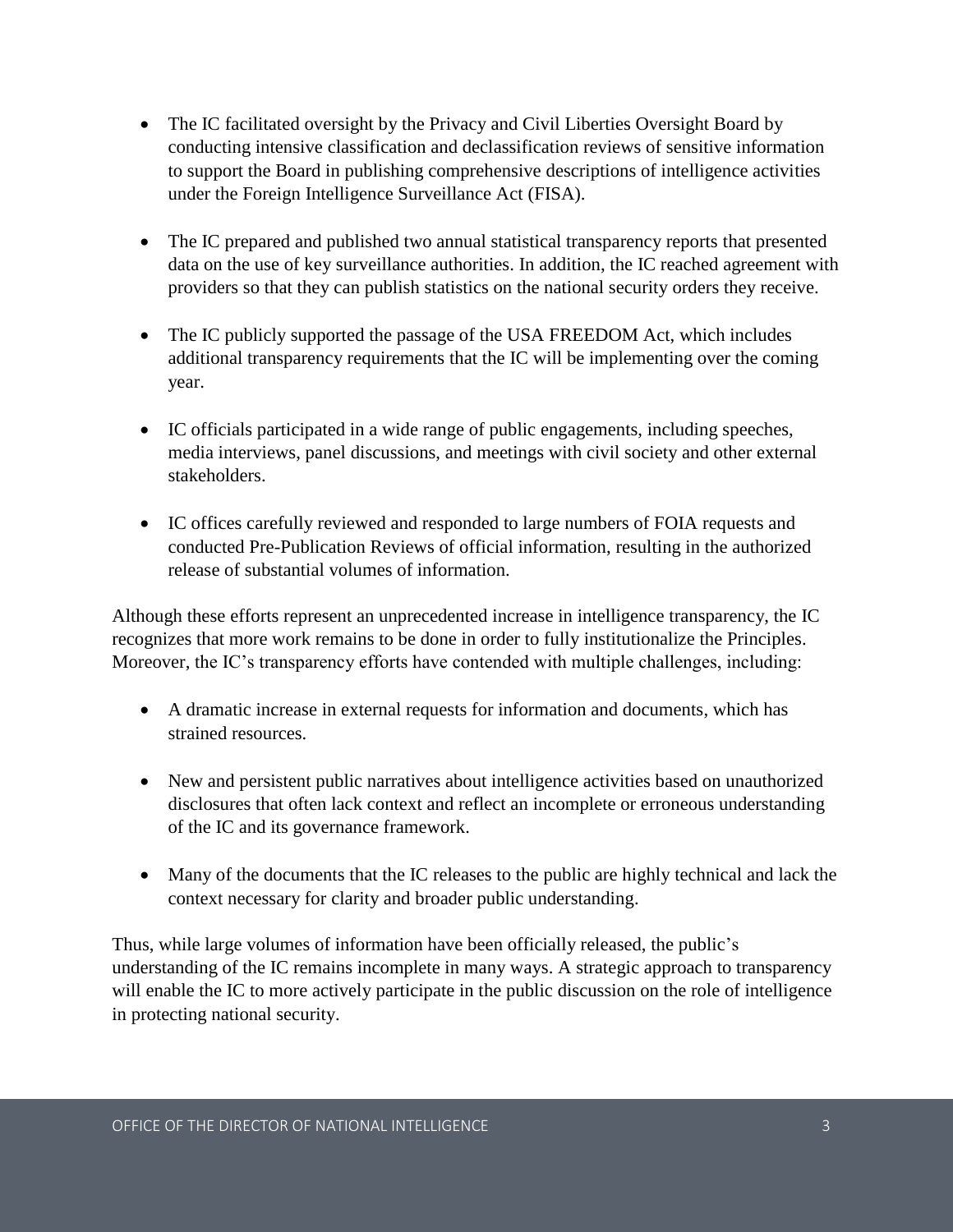## Approach: Institutionalizing Transparency

To begin the pioneering effort of developing a new strategic approach to intelligence transparency as directed by the DNI in 2014, the ODNI Civil Liberties Protection Officer established and chaired the Intelligence Transparency Working Group (ITWG), comprising cross-functional representatives from nearly all of the IC elements. Given the broad scope of the task at hand, the ITWG divided its work into two phases. In phase one, the ITWG developed high-level Principles to provide general transparency guidance for the IC. This was completed in February 2015. In phase two, the ITWG developed this implementation plan for the Principles.

To earn and retain public trust and ensure accountability, the IC must institutionalize transparency. In large part, this implementation plan addresses a cultural reform that seeks to transition a community predisposed to making little information public into a community resolved to engage in greater public transparency. The obligation rests with the IC as a community to establish how to institutionalize transparency, while protecting intelligence sources, methods, and activities from unauthorized disclosure. As the IC determines how to do so, it is important to bear in mind that neither the Principles nor this implementation plan modify or supersede applicable laws, executive orders, and directives, including Executive Order 13526.

#### Approach: Developing the Transparency Implementation Plan

From the outset, the ITWG recognized that developing an IC-wide plan for implementing the Principles presented an integration challenge. Accordingly, the group developed the plan based on the Unifying Intelligence Strategy (UIS) framework, which is used to integrate IC efforts on a given subject area by identifying priorities, gaps, and challenges and proposing specific initiatives. The UIS, a "living document," is reviewed and updated on a regular basis. It facilitates interagency coordination to provide guidance to—and be continuously informed by the IC in order to achieve integration goals in a coordinated and efficient manner.

Like a UIS, this implementation plan reflects the collective efforts of IC members. It will be used to guide the IC's efforts to achieve the common strategic goal of enhanced transparency and will remain responsive to change.

Set forth below is a general description of the gaps and challenges in achieving transparency. This is followed by a specific listing of priorities and initiatives for each of the four Principles.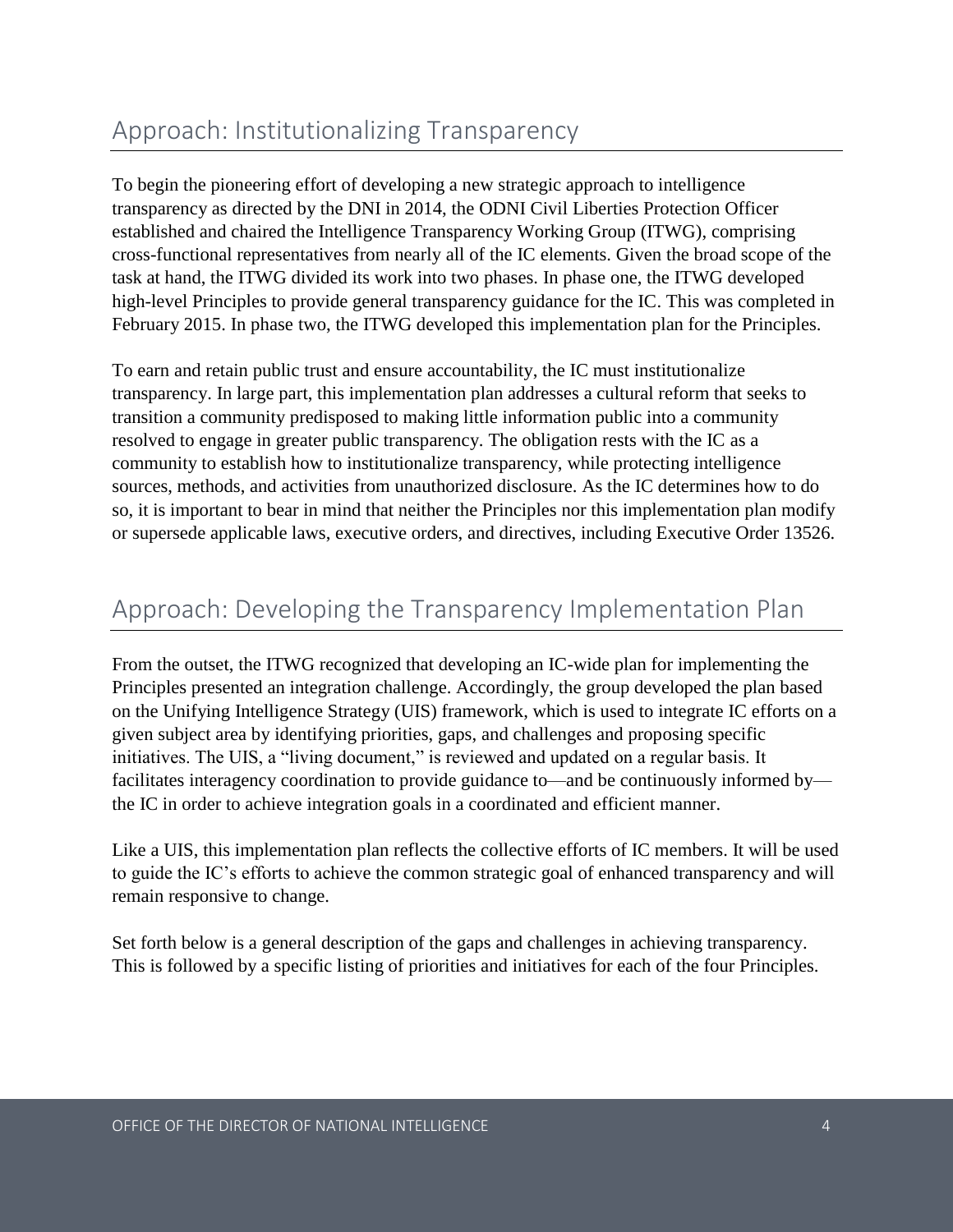## Transparency Implementation Gaps and Challenges

Gaps are capabilities, capacities, policies, or processes that are *not in place* but that are necessary to support the realization and practice of transparency in the current working environment. The most prominent gaps, as identified by the ITWG, were noted as:

- Workforce understanding of the IC's approach to transparency and the public's expectations for transparency.
- Processes to identify and prioritize appropriate transparency topics.
- Consistent and coordinated determinations on the categories of information to be made public and the processes for communicating that information.
- Defined internal and interagency processes guidance on how offices such as FOIA, general counsel, civil liberties and privacy, public affairs, and information management should interact to integrate transparency within and across the IC.
- Appropriate staffing and training to support transparency initiatives.

Often corresponding to, but distinct from the gaps, challenges are issues that *impede*  transparency efforts in the current working environment. The most prominent challenges, as identified by the ITWG, were noted as:

- Adapting the IC culture to one of enhanced transparency.
- Continuing to protect intelligence sources, methods, and activities from unauthorized disclosure while seeking to enhance transparency.
- Preserving trusted relationships with entities the IC relies upon to accomplish its mission, including foreign partners.
- Resource constraints and complications in implementing transparency initiatives, and in reviewing and clearing content for public release.
- Lack of trained personnel in specific areas necessary to successfully implement transparency initiatives.

Once the ITWG had identified the obstacles tied to transparency, the group then determined transparency priorities.

### Transparency Implementation Priorities and Initiatives

In order to institutionalize transparency, the ITWG recognized that public transparency must be executed in a manner consistent with the IC's core mission of protecting national security. Therefore, to be effective, institutional transparency must be grounded in priorities that are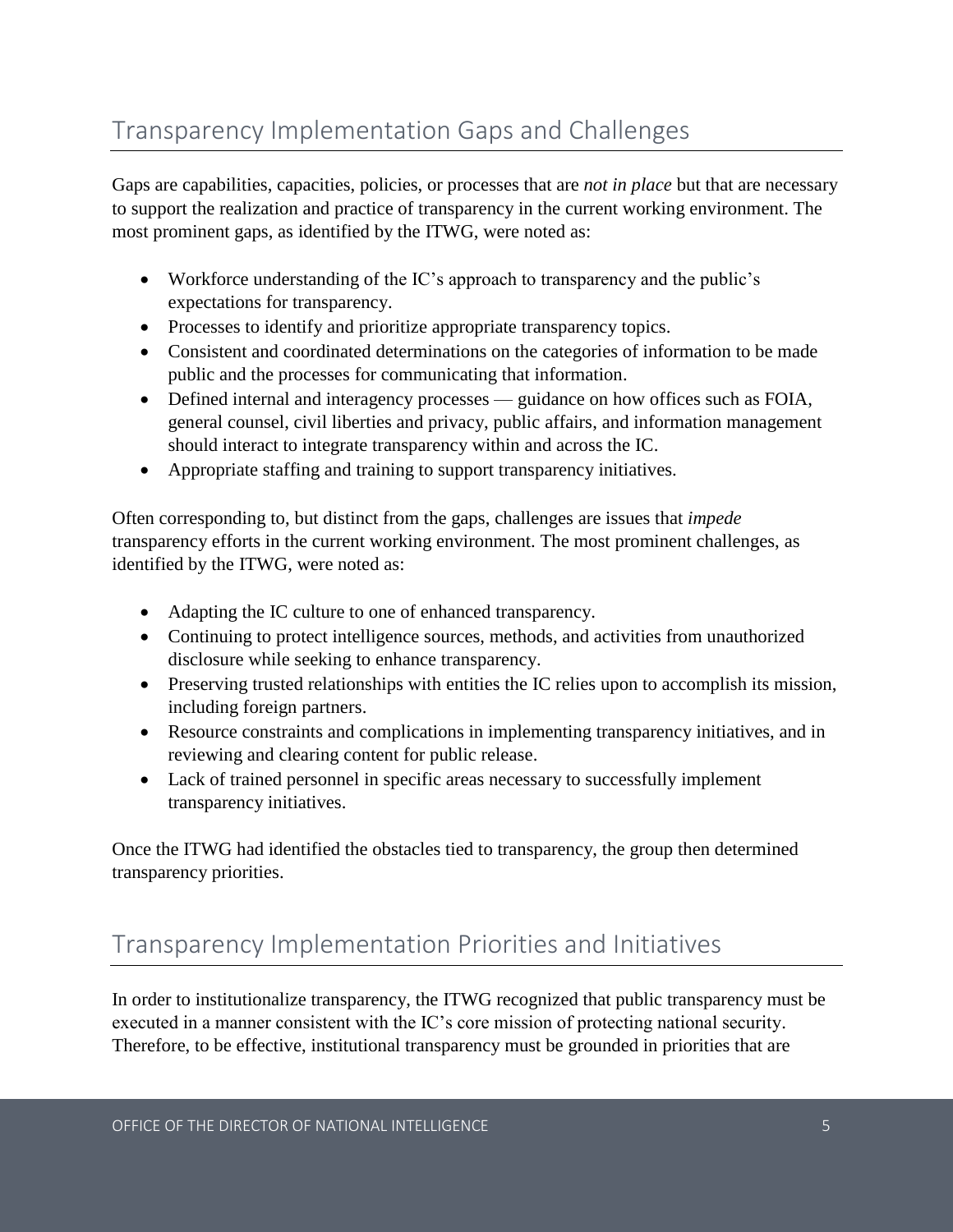carefully identified in light of the IC's responsibility to protect intelligence sources, methods, and activities.

Priorities identify areas in which the IC should concentrate efforts based on their importance in achieving the overall strategic goal of transparency. Priorities also reflect assessments of feasibility. In sum, priorities provide the highest return on the investment of time, attention, and resources. The ITWG identified two or three priorities for each of the four Principles.

Once priorities were identified, the ITWG identified initiatives that best support and realize those priorities. The ITWG first considered efforts already underway that could be expanded or improved. Though not widely recognized, and not always integrated, longstanding efforts are currently being undertaken by the IC to promote transparency and share information with the public. The ITWG reviewed the extent to which existing efforts could be leveraged into IC-wide initiatives.

In addition, the ITWG considered proposals for new initiatives to address priorities that did not appear to be met by current activities. The ITWG focused on the most viable options for establishing a strong and enduring foundation of transparency. All initiatives must be assessed to ensure that the proper resources, tools, and mechanisms are in place to facilitate transparency. Such assessments would include the means necessary to measure performance and hold organizations accountable in their efforts to achieve transparency.

The priorities and initiatives for the implementation plan are listed below beneath each of the Principles they support.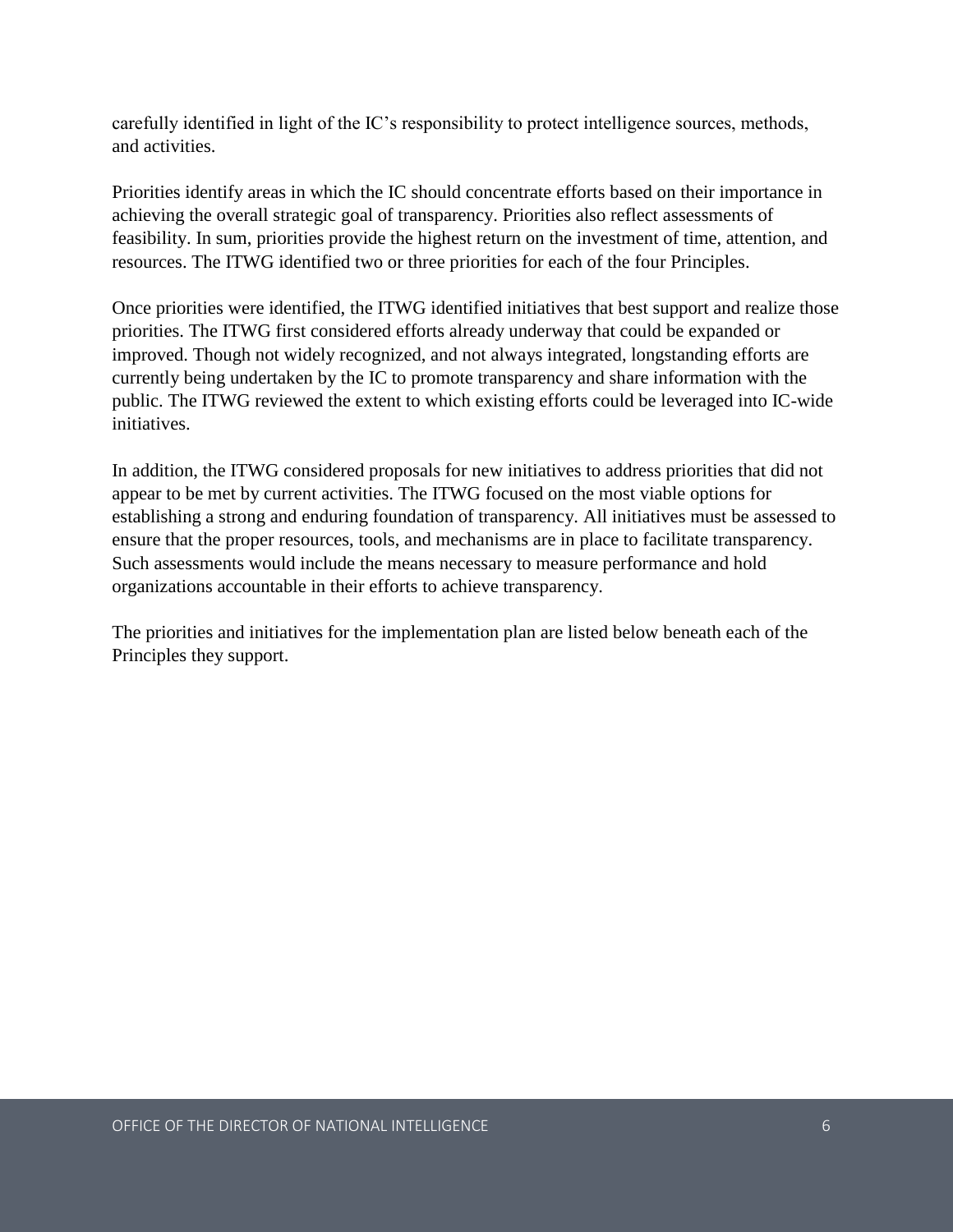#### PRINCIPLE 1: Provide Appropriate Transparency to Enhance Public Understanding about:

- a. the IC's mission and what the IC does to accomplish it (including its structure and effectiveness);
- b. the laws, directives, authorities, and policies that govern the IC's activities; and
- c. the compliance and oversight framework that ensures intelligence activities are conducted in accordance with applicable rules.

Principle 1 refers to the "what" of transparency—what should the IC be transparent about? It addresses two general areas. First, the IC should be transparent about its governance framework—the rules, authorities, compliance mechanisms, and oversight that guide its activities. Second, the IC should provide more insight into its mission, supported by appropriate information on how it accomplishes that mission.

**Priority 1.1 - Provide more information about the IC's governance framework.**

A great amount of time and effort has already been expended to review and release information about the IC's governance framework in a way that recognizes the need for secrecy in intelligence operations. These efforts should continue and be adopted across the IC to support public understanding of the rules that govern IC activities and the oversight mechanisms in place to ensure compliance. Providing such information will also enhance the ability of external oversight entities to publicly describe their functions and findings. Current efforts include:

- $\checkmark$  Facilitating release of certain legal and oversight documents relating to intelligence surveillance under the FISA, including opinions and orders of the Foreign Intelligence Surveillance Court (FISC), procedures approved by the FISC, and FISA compliance reports.
- $\checkmark$  Publication of key policies and procedures, such as those implementing PPD-28, Attorney General (AG)-approved guidelines under Executive Order 12333, and unclassified Intelligence Community Directives (ICDs).
- $\checkmark$  Publication of annual transparency reports providing statistics on the use of key national security authorities, and agreement with providers on their release of statistical information (statistical transparency requirements are now embodied in the USA FREEDOM Act).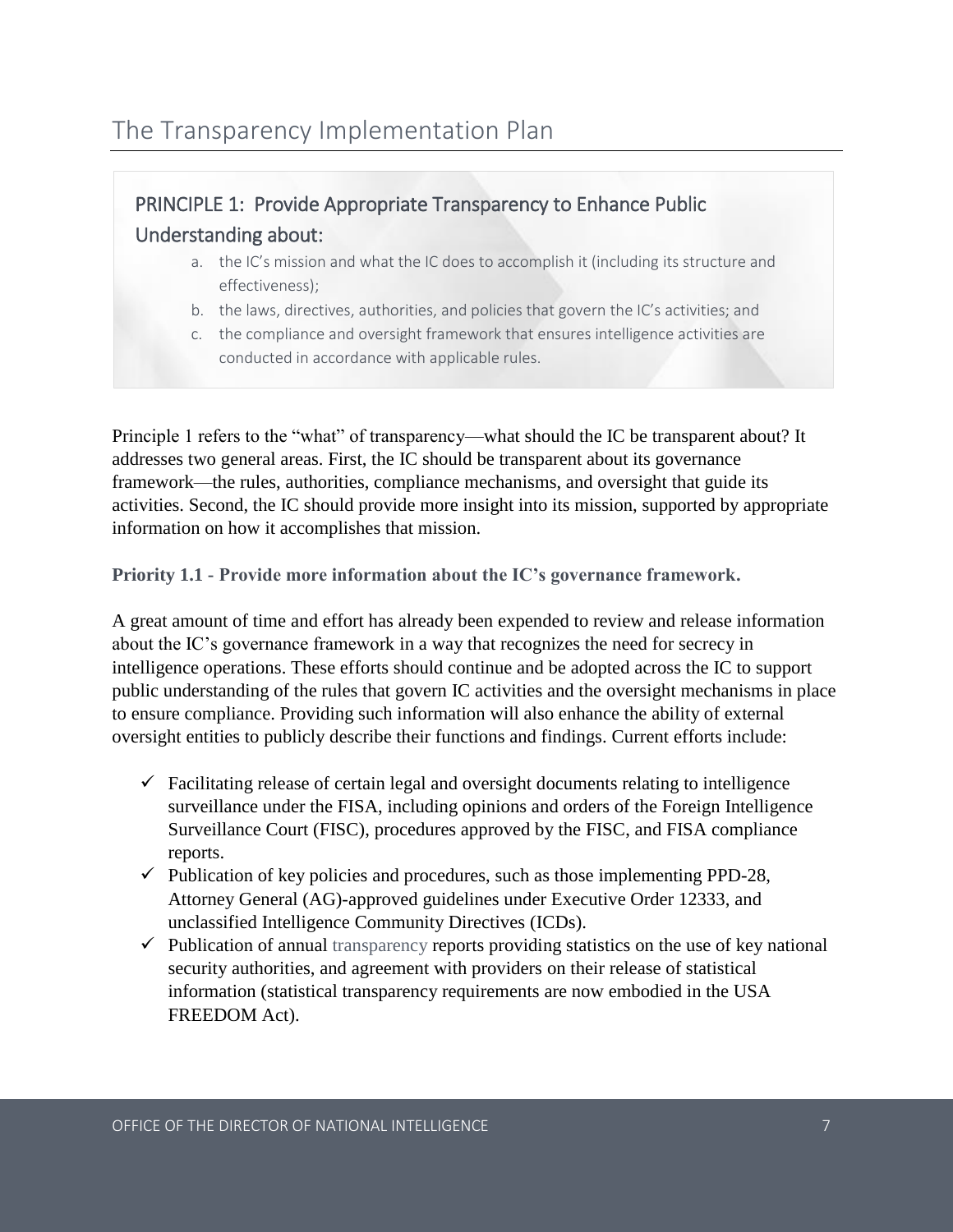Building on these existing efforts, potential initiatives include:

- *Information on Governance Framework.* Consistent with the protection of intelligence sources, methods, and activities, IC elements should provide information to the public that explains the rules they operate under, their compliance with those rules, and their oversight mechanisms. As part of this effort, IC elements should describe, in understandable terms, their governance framework and release certain corresponding legal and policy documents, such as policies, guidelines, procedures, and reports consistent with the protection of intelligence sources, methods, and activities.
- *Institutionalization through Process.* Because different offices are involved in transparency decisions, such as general counsel, civil liberties and privacy, public affairs, and information management, the IC must establish a process to effectively coordinate the identification and publication of legal, policy, compliance, and oversight information.

#### **Priority 1.2 - Provide more information about the IC's mission and activities.**

The IC has been transparent about its general mission and has undertaken substantial transparency efforts in certain areas, and those efforts can be leveraged to provide more details on intelligence while protecting intelligence sources, methods, and activities. For example:

- The CIA's Historical Collection Program, which released documents highlighting the intelligence support provided on matters such as Bosnia and Berlin in the Cold War, and to leaders such as President Carter during the Camp David Accords.
- The ODNI public release of the "Bin Laden's Bookshelf" documents collected during the Abbottabad raid.
- The NGA's public sharing of geospatial imagery in response to humanitarian and environmental crises.

Building on those efforts, the IC should focus on providing additional information to the public regarding its mission and activities that go beyond its governance framework, such as:

- $\checkmark$  Information of Public Utility. The IC should review and provide appropriate information that is of current public utility, such as certain types of foundational information (including imagery). To facilitate the foregoing, the IC should develop a repeatable process of moving unclassified material not subject to other statutory protections to unclassified systems where it may be released.
- $\checkmark$  *Historical Information of Current Relevance.* Information on a topic that has been of public interest and that will shed light on current issues, such as the documents collected at Abbottabad.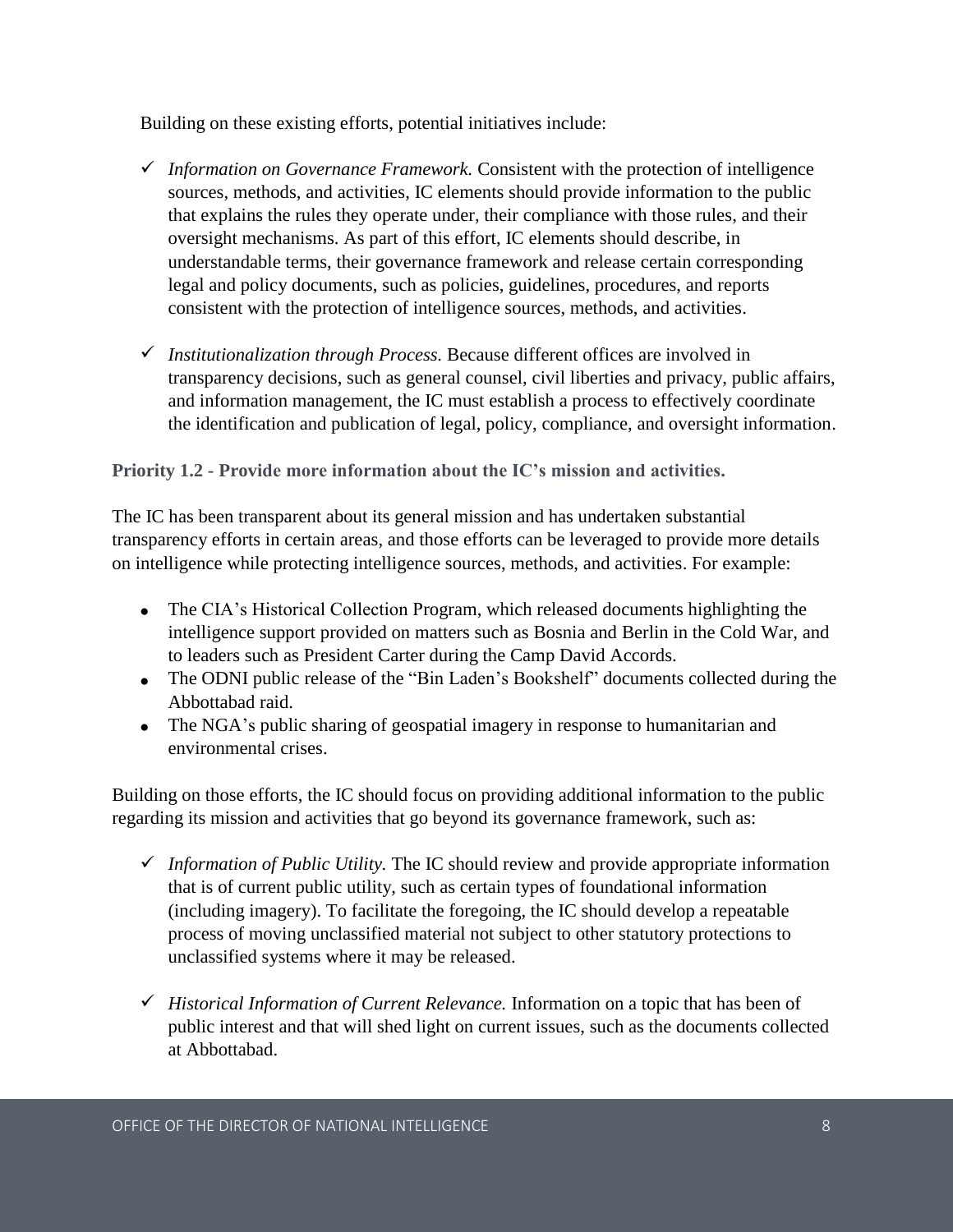*Institutionalization through Process.* Given the sensitivity of information about intelligence activities, it is particularly important that determinations of what to release in this area be coordinated and consistent. Such processes will ensure that different IC department or agency views are appropriately taken into account as part of release determinations.

**Priority 1.3 - Establish common criteria for identifying transparency priority topics.**

The IC must seek both to accomplish overarching national security imperatives and provide information in the public interest, and do so with limited resources. It is important, therefore, to establish common criteria for identifying specific topics on which to focus the IC's transparencyrelated efforts. These criteria must include assessments of the topics that would enhance the public's understanding of intelligence, along with considerations of what is achievable given available resources and the sensitivity of underlying information that warrants continued protection of intelligence sources and methods.

For example, as noted above, an identified priority is sharing information on the IC's governance framework relating to certain intelligence surveillance authorities and activities. It is evident that the time and resources allocated to this effort are justified by its importance as a matter of public debate. What broader lessons can be drawn from this current experience and applied to IC-wide efforts to identify transparency topics?

In light of the foregoing, potential initiatives include:

- *Criteria for Identifying Transparency Topics.* Offices currently working on transparency should define criteria for selecting and prioritizing transparency topics, considering views from inside and outside the IC.
- *Prompt Identification of Priority Topics*. These criteria should promptly be applied to a range of topics suggested by sources inside and outside the IC, including civil society, intelligence partners, and oversight entities. Priority topics should be determined through an interagency process that includes a coordinated approach for publicly releasing information on that topic.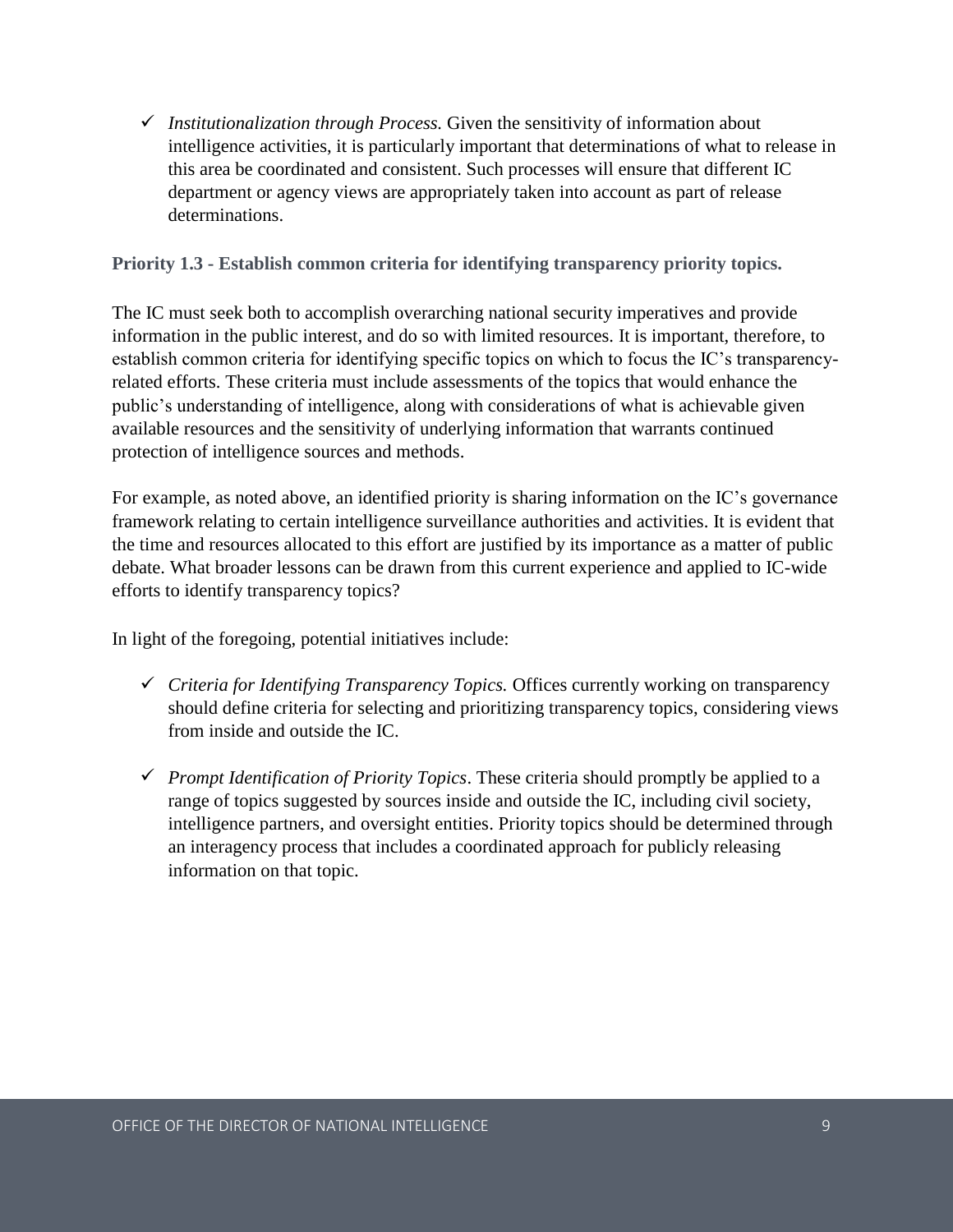#### PRINCIPLE 2: Be proactive and clear in making information publicly available through authorized channels, including taking affirmative steps to:

- a. provide timely transparency on matters of public interest;
- b. prepare information with sufficient clarity and context, so that it is readily understandable;
- c. make information accessible to the public through a range of communications channels, such as those enabled by new technology;
- d. engage with stakeholders to better explain information and to understand diverse perspectives; and
- e. in appropriate circumstances, describe why information cannot be made public.

Principle 2 is the "how" of transparency—how should information that can educate the public on intelligence be made available to the public? This Principle's focus is to ensure that information on and about the IC is accessible, understandable, contextualized, available through multiple channels, and, where appropriate, presented in a manner that encourages feedback.

**Priority 2.1 - Share information with the public through multiple platforms; encourage public engagement.**

The IC typically publishes information by posting material on its websites, or by supporting other organizations' efforts to prepare public reports. For example, the IC works closely with review and oversight entities, including congressional committees, the Privacy and Civil Liberties Oversight Board, and the President's Review Group on Intelligence and Communications Technologies. In addition, in recent years, IC leadership and subject matter experts have increased their engagement with civil society and participation in public forums. These engagement opportunities, however, have been largely ad hoc in nature. Taking a strategic, coordinated, and proactive approach to providing information will help ensure that important information is available through the diverse channels used by the public.

In light of this approach, potential initiatives include:

 $\checkmark$  *Online Portal.* The ODNI should establish www.intelligence.gov as the primary portal for the IC's publicly posted electronic information. This hub would provide a single venue to present IC-wide information, including readily understandable public descriptions of the IC's mission and activities and the IC's governance framework. This portal would link to other relevant IC websites—including that of the IC elements—so that the public has a single point of entry to clear and accurate information about the IC.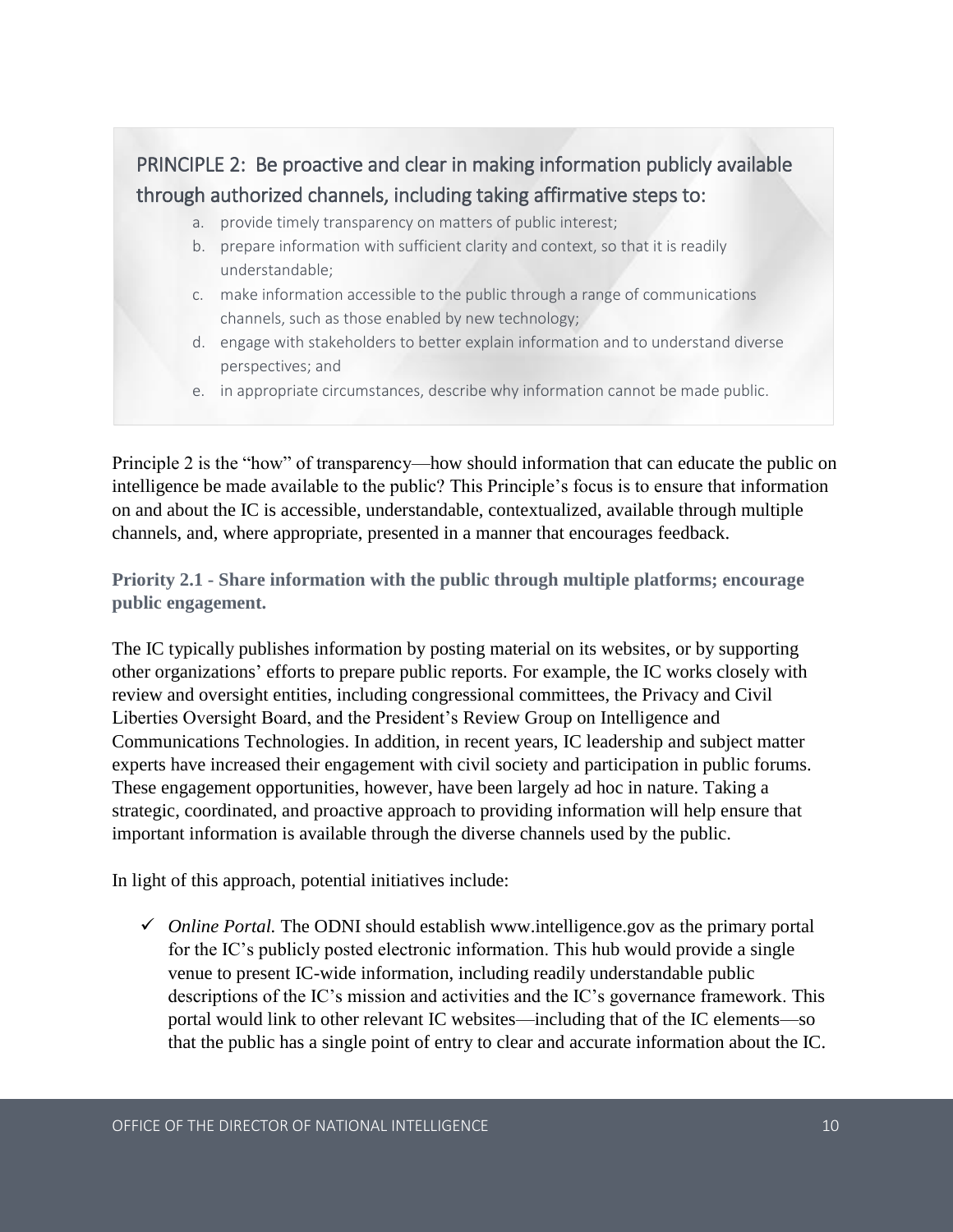- *Website Content Checklist.* In conjunction with the above, the IC should develop and implement a website checklist to ensure that IC element websites provide readily understandable information on key topics, such as descriptions of the element's mission, strategic goals and objectives, the role it plays within the IC, and its governance framework (including policies, procedures, guidelines, and compliance/oversight reports).
- *Diverse Representatives.* The IC should tap into the diverse IC workforce to help communicate with the public, and ensure that a broader range of intelligence professionals have a role in public communications. To achieve this goal, training must be provided to the IC workforce to better prepare them for interactions with the public while ensuring the protection of both operational intelligence and information concerning intelligence sources, methods, and activities. In addition, the IC should clarify and streamline review and approval processes so that the intelligence professionals involved fully understand the authorized channels to follow for any such interactions (further discussed below).
- *Engagement Strategy.* An IC office experienced in transparency and designated as the lead, should develop and implement a strategic, coordinated approach for direct engagement with external stakeholders, including the media, civil society, oversight entities, and foreign partners. Many such engagements would (and should) continue to be ad hoc and driven, for example, by external invitations. However, to ensure the IC is undertaking effective transparency initiatives in appropriate forums, and that feedback is obtained systematically, the IC should also affirmatively structure and coordinate such engagements.
- *Open Government*. Open Government initiatives focus on transparency in order to increase public input and ensure more government accountability. These initiatives dovetail naturally with the IC's commitment to enhance transparency, and provide an opportunity to align intelligence transparency efforts with those of other government agencies. Accordingly, the IC should develop an IC-wide plan for Open Government consistent with authorities and equity interests.
- *Expand Use of Social Media.* The IC has already made strides in using social media to communicate with the public. Examples include ODNI's use of the Tumblr blogging platform to host *IC on the Record*, and IC elements' use of Twitter and Facebook accounts. To facilitate expanded social media use, IC elements should identify and share best practices, including how to be more transparent while maintaining necessary operational security. In addition, the ODNI should lead a process to identify and update applicable processes and guidelines, so that social media use can become fully integrated in each IC element's public communications efforts.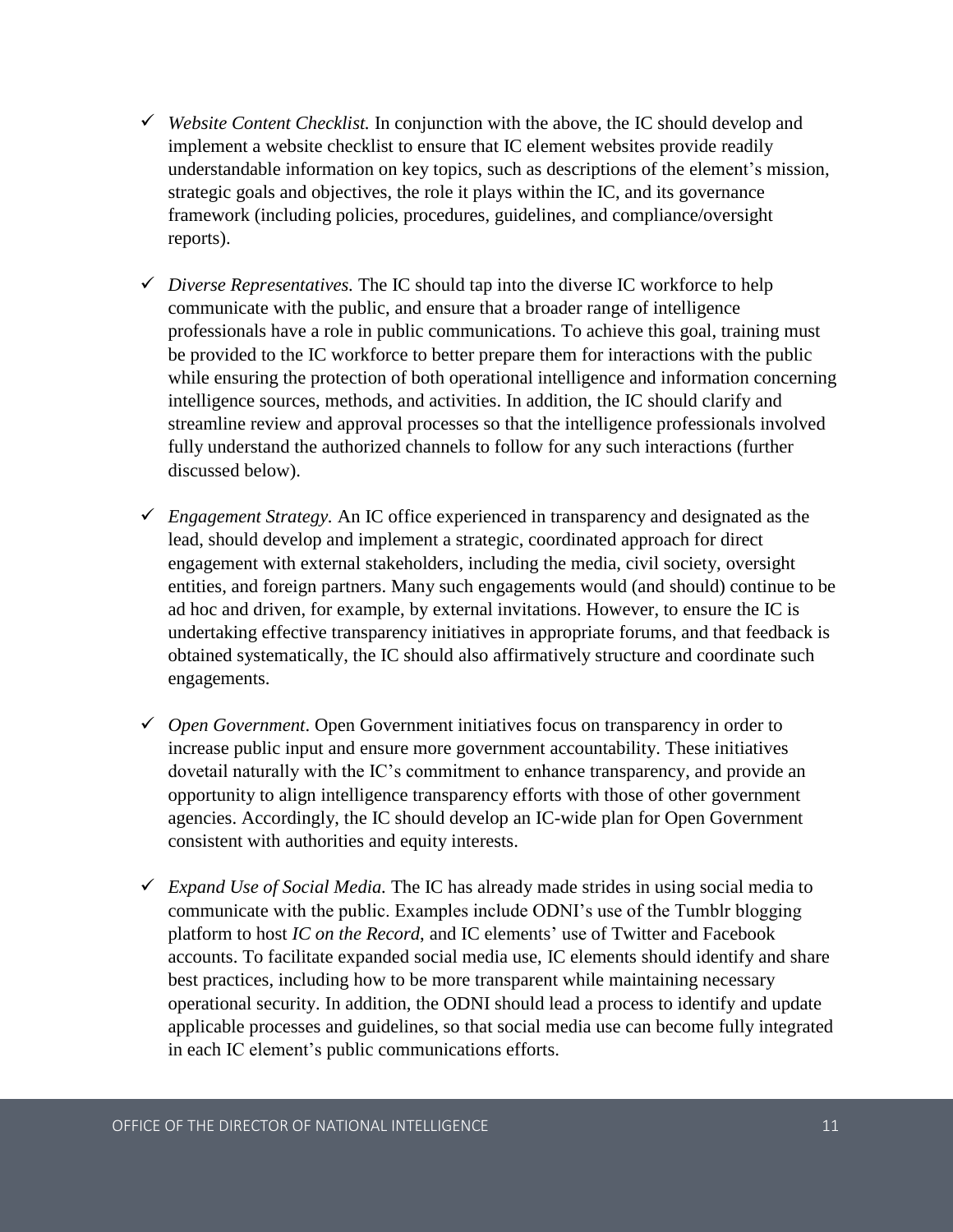**Priority 2.2 - Ensure authorized channels are appropriately used to share information with the public.**

While the IC is committed as an institution to enhancing transparency, each intelligence professional retains the responsibility for understanding and implementing existing guidance regarding information sharing with the public and being fully cognizant of counterintelligence concerns. IC elements have established authorized channels for communicating with the public. These channels help ensure that accurate information is provided in a manner that safeguards classified and statutorily protected information.

In light of the foregoing, potential initiatives include:

- *Review and Update Processes*. IC element processes for authorizing communications with the public should be reviewed and updated pursuant to applicable policy to ensure alignment with the Principles*.* Appropriate individuals and offices that are authorized to engage in public communications should be clearly identified. The process for authorizing particular individuals to engage in specific public communications should be streamlined according to applicable policy, and appropriate training, guidance, and support should be provided to such individuals.
- *Workforce Communication.* IC elements should clearly communicate policies and processes on the use of authorized channels to the workforce, including authorized channels for communicating with the public, requesting declassification review, and submitting concerns or observations on potential misconduct by IC offices or employees.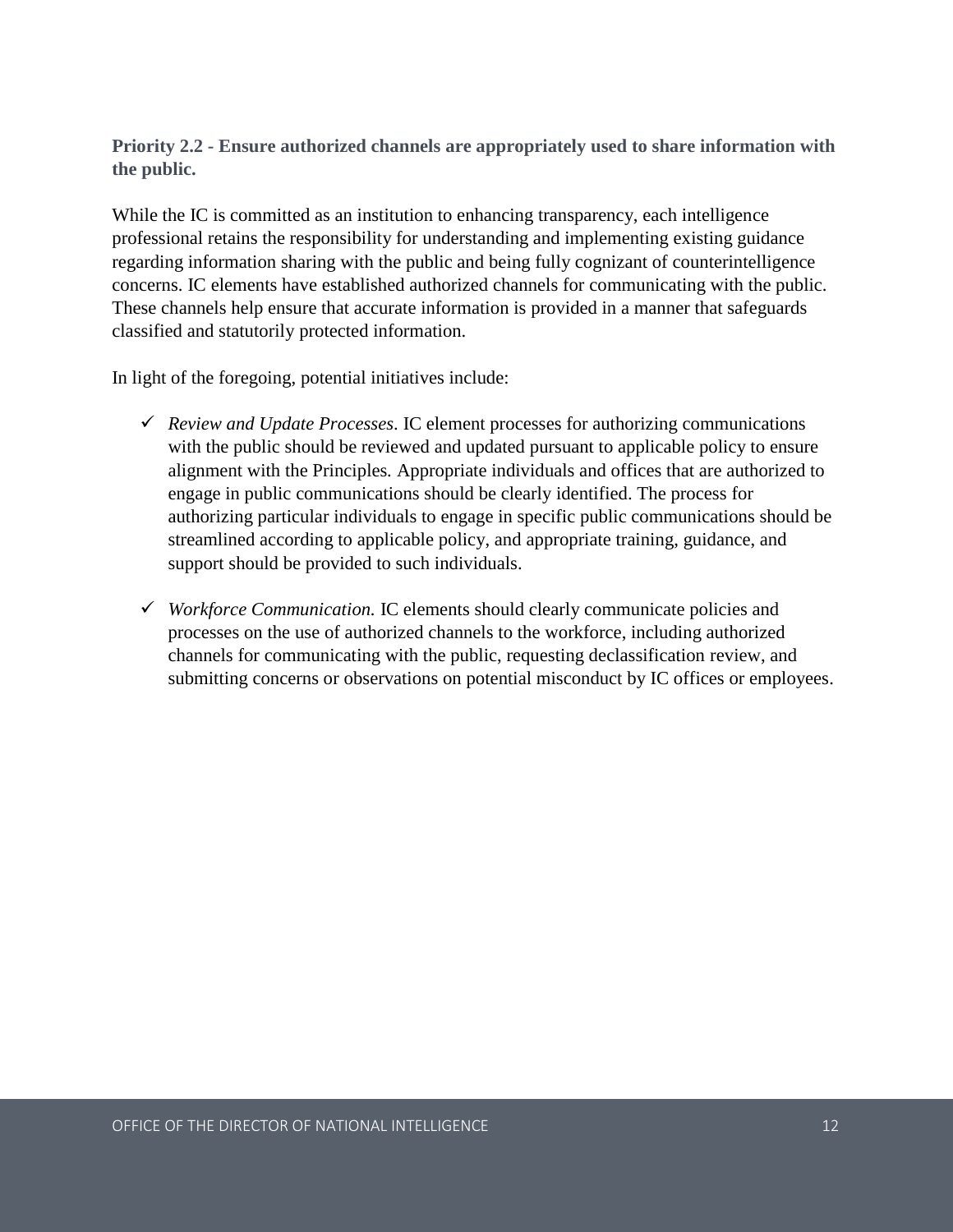#### PRINCIPLE 3: In protecting information about intelligence sources, methods, and activities from unauthorized disclosure, ensure that IC professionals consistently and diligently execute their responsibilities to:

- a. classify only that information which, if disclosed without authorization, could be expected to cause identifiable or describable damage to the national security;
- b. never classify information to conceal violations of law, inefficiency, or administrative error, or to prevent embarrassment;
- c. distinguish, through portion marking and similar means, classified and unclassified information; and
- d. consider the public interest to the maximum extent feasible when making classification determinations, while continuing to protect information as necessary to maintain intelligence effectiveness, protect the safety of those who work for or with the IC, or otherwise protect national security.

Principle 3 addresses the ongoing responsibility of the IC and each intelligence professional to protect intelligence sources, methods, and activities from unauthorized disclosure, which includes an awareness of counterintelligence concerns. It highlights the provisions in existing classification directives and policies that would support enhanced transparency through consistent and diligent execution of the proper classification of intelligence. As such, Principle 3 reinforces Executive Order 13526, which governs classification standards, while also guiding the IC to consider the public interest to the maximum extent feasible in conducting declassification reviews in order to make as much information available as possible while protecting intelligence information.

**Priority 3.1 – Ensure that the IC workforce understands proper classification practices and how they relate to enhancing transparency.**

The IC's efforts to institutionalize transparency can only be effective in practice through the support of a trained and educated workforce. Training is essential to inform the workforce of the importance of coordinated transparency and to highlight how the diligent and consistent execution of existing classification guidance is aligned with transparency goals. Inaccurate or incomplete portion markings (classification) can have significant downstream consequences, requiring those involved in a particular transparency process—such as FOIA—to expend considerable time and effort to determine the proper classification of the material in question. In making classification determinations, IC elements should consistently follow approved guides and, when in doubt, use the lowest classification level.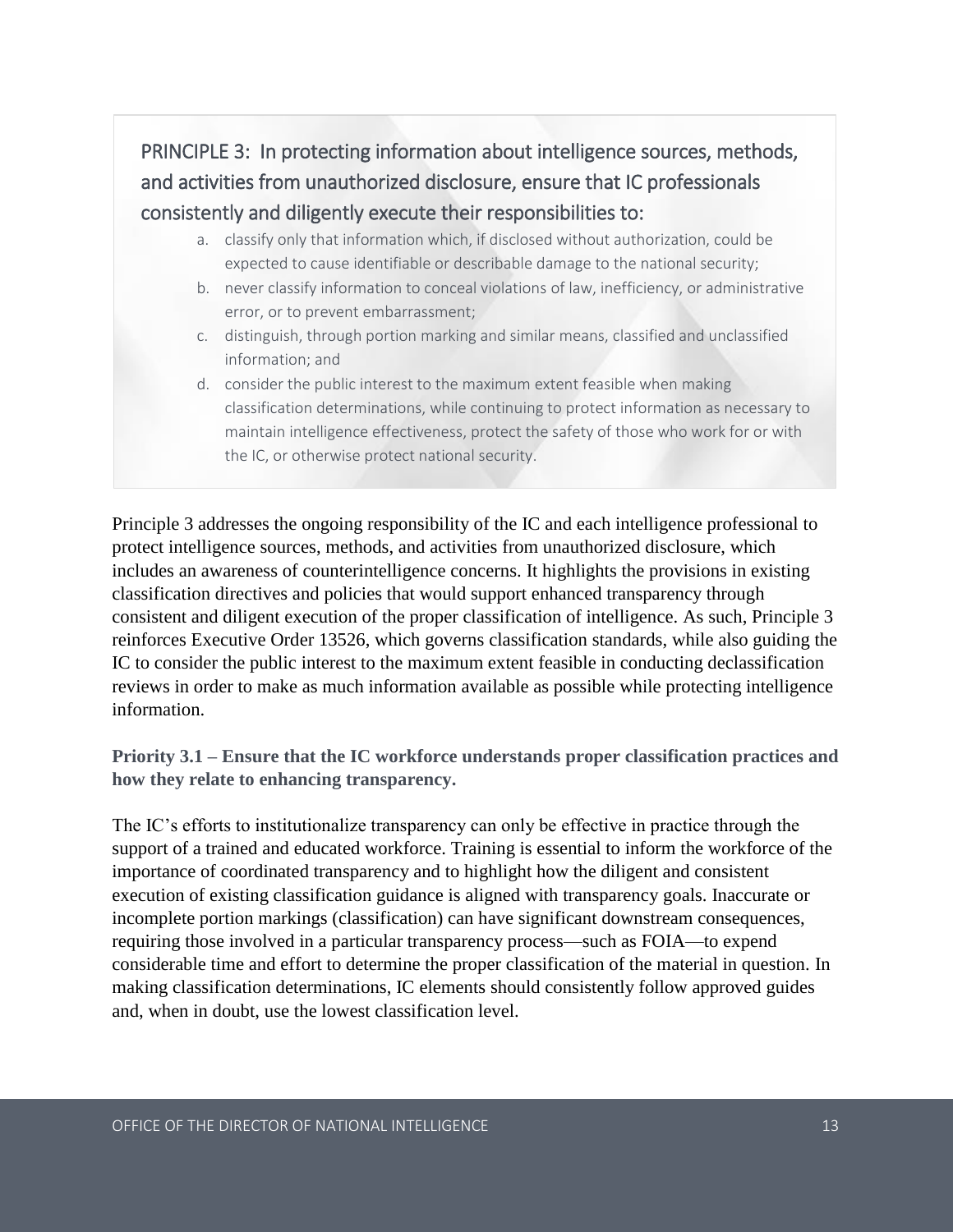In light of the need for enhanced education, potential initiatives include:

- *Update Classification and Related Training.* IC elements should update classification training to emphasize the diligent and consistent execution of classification responsibilities, consistent with Principle 3. This should include, as appropriate, modules on the transparency-related provisions of EO 13526 (Classified National Security Information); ICD 710 (Classification Management and Controls Marking System); writing at lower classification levels (Write for Release); ICD 208 (Writing for Maximum Utility); ICD 209 (Tear line Dissemination); ICD 119 (Media Contacts); and ICD 120 (Whistleblower Protection).
- *Workforce Events to Discuss Transparency.* ODNI should work with appropriate offices across the IC to prepare and deliver workforce events to highlight the importance of transparency, and to answer questions on a topic that may elicit strong feelings.

**Priority 3.2 - Enhance interagency coordination on classification, declassification, and release practices among information management professionals.**

The burden of recent transparency efforts has been borne by the information management professionals who are responsible for responding to FOIA requests, conducting declassification reviews, developing and implementing classification guidance and training, and the like. Although progress has been made, enhancing interagency coordination through a referral/consultation process would help ensure that determinations are made that take all relevant considerations into account.

In light of the foregoing, potential initiatives include:

- *Support and Update FOIA Processes.* IC elements should further support their FOIArelated functions to enhance transparency. The ODNI is participating in a FOIA pilot involving the publication of FOIA-released information on www.dni.gov, and, if successful, this practice should be followed by other IC elements. IC elements should also consider streamlined processes for communicating with FOIA requestors about the status of their requests, and about informing the public of FOIA procedures. In addition, the ODNI should lead an interagency process within the IC to improve FOIA-related coordination and information sharing.
- *Provide Classification Guidance as part of the Fundamental Classification Guide Review.* The ODNI should work with the Information Security Oversight Office to provide guidance to IC elements on updating classification guides. This guidance should be aligned with the Principles as appropriate.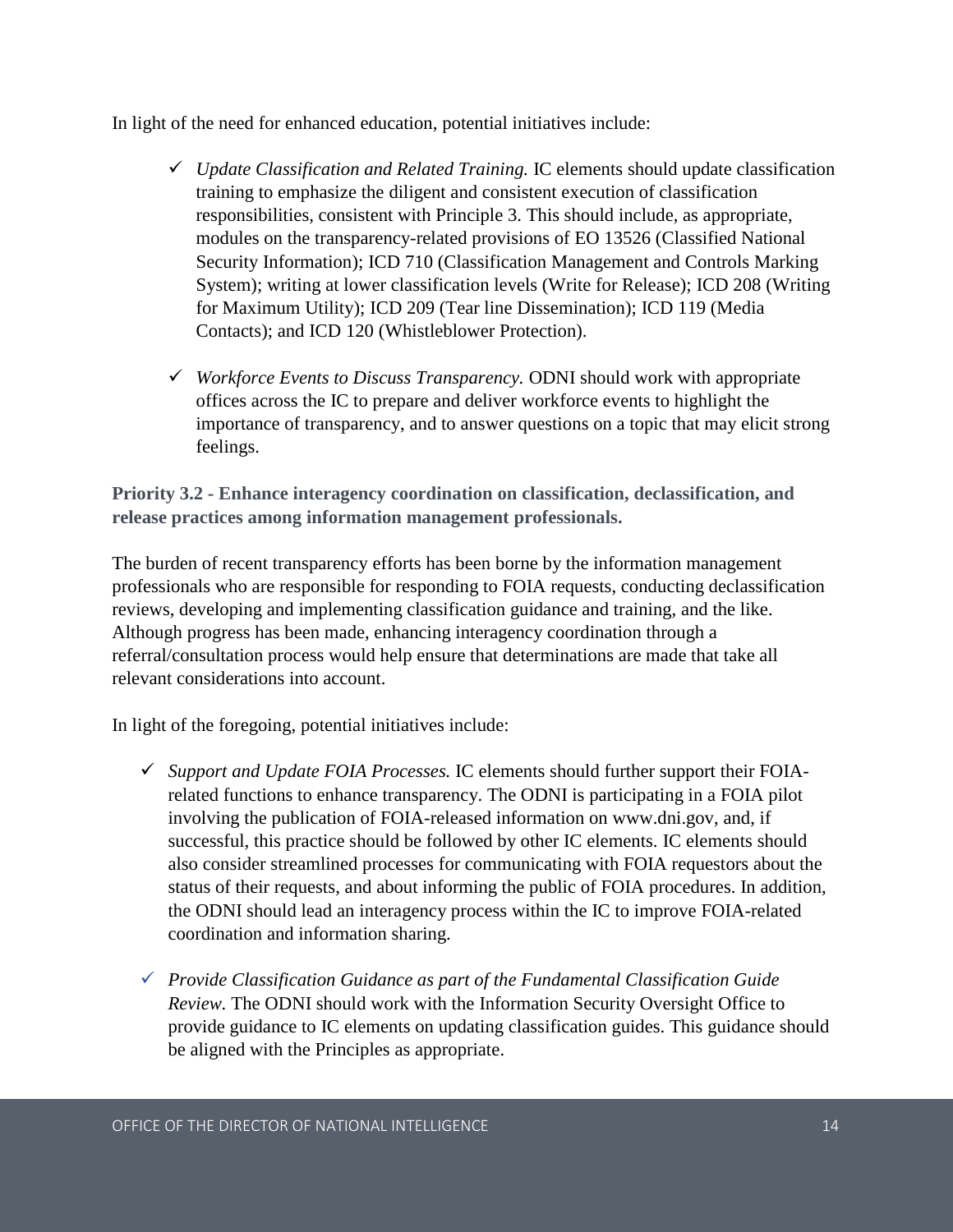PRINCIPLE 4: Align IC roles, resources, processes, and policies to support robust implementation of these principles, consistent with applicable laws, executive orders, and directives.

Principle 4 directs IC elements to make the changes necessary to implement the Principles.

**Priority 4.1 - Clearly delineate transparency roles and responsibilities.**

Individual IC elements have their own internal organizations and processes that are involved with transparency decisions. Transparency decisions typically involve offices of general counsel, civil liberties and privacy, information management, FOIA, and public affairs. While these offices work hard to provide transparency, it is not always clear which should take the lead or to what extent other offices must be included. It is important, therefore, to clarify and align roles and responsibilities.

In light of the need for organizational clarity, potential initiatives include:

- *Transparency Officers/Coordinators.* IC elements should establish transparency coordinator/officer positions. These positions should have sufficient seniority and access to information and resources to facilitate coordination of all relevant IC offices on particular transparency matters. In addition, such positions should work with counterparts across the IC, under the leadership of the ODNI, to carry out the tasks outlined in this implementation plan.
- *Other Roles and Responsibilities.* Transparency officers should work with the offices of general counsel, civil liberties and privacy, public affairs, information management, FOIA, and other related offices, to delineate the respective roles and responsibilities of those offices on different types of transparency matters and to find ways to support and enhance their effectiveness while avoiding duplication of effort. Such offices should designate one or more transparency points of contact to work with transparency officers. In addition, the transparency officers should establish a baseline for metrics to evaluate the successful implementation of transparency across the IC.